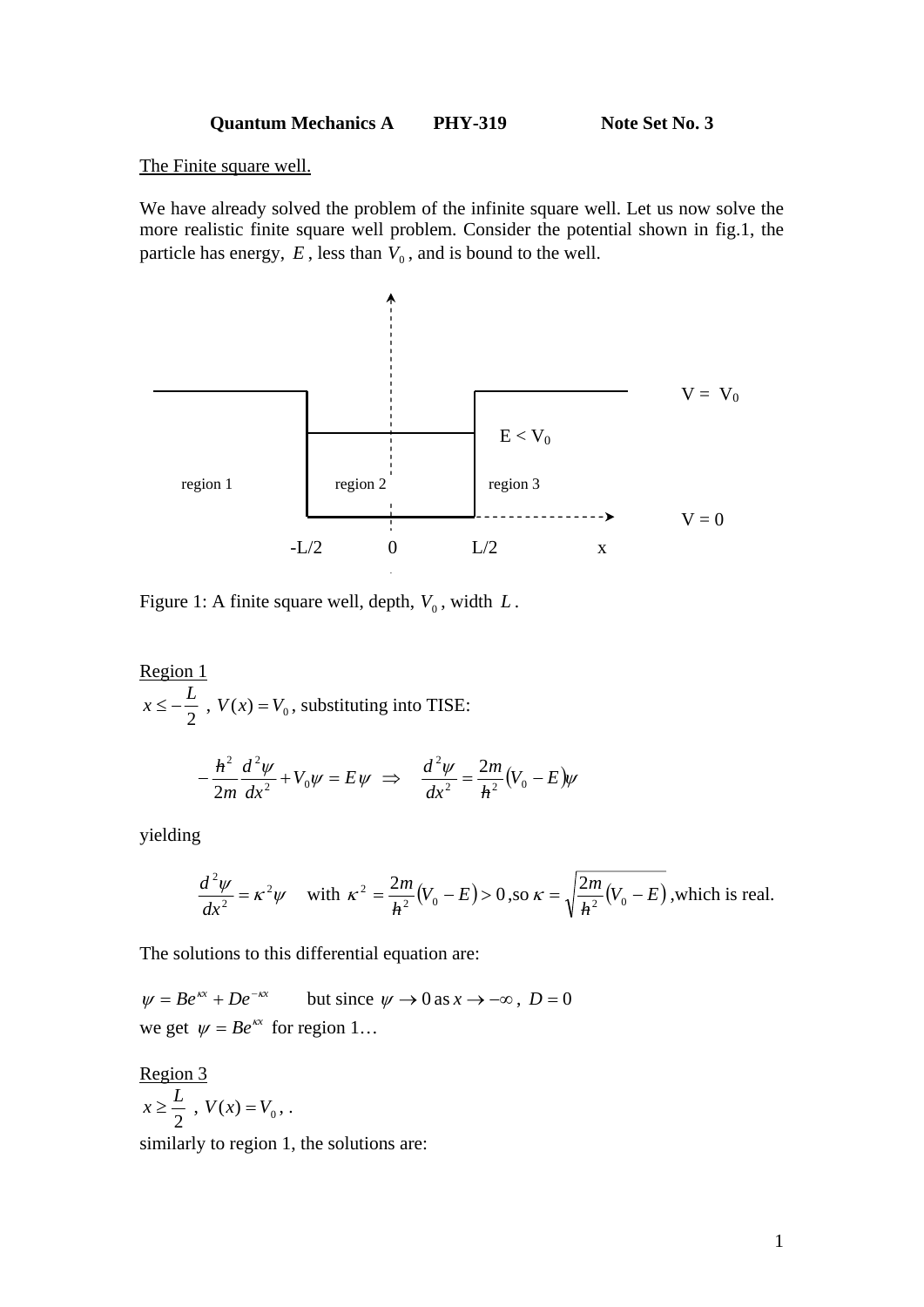$\psi = Ae^{-\kappa x} + D'e^{\kappa x}$  but since  $\psi \to 0$  as  $x \to +\infty$ ,  $D' = 0$ we get  $\psi = Ae^{-\kappa x}$  for region 3...

Region 2  
\n
$$
-\frac{L}{2} \le x \le \frac{L}{2}
$$
,  $V(x) = 0$ , substituting into TISE:  
\n $-\frac{h^2}{2m} \frac{d^2 \psi}{dx^2} + 0 = E \psi \implies \frac{d^2 \psi}{dx^2} = -\frac{2m}{h^2} E \psi$   
\n $\frac{d^2 \psi}{dx^2} = -\frac{2m}{h^2} E \psi$ 

meaning

$$
\frac{d^2\psi}{dx^2} = -k^2\psi
$$
 with  $k^2 = \frac{2mE}{h^2} > 0$ , so  $k = \sqrt{\frac{2m}{h^2}E}$ , which is real.

…which we have already encountered in the infinite square well, since the potential is symmetric, we have even and odd parity solutions, namely:

 $\psi = C \cos(kx)$  for even parity (n odd) and  $\psi = D \sin(kx)$  for odd parity (n even)

| Parity $+1$<br>Even     |                | Parity $-1$<br>Odd |                           |
|-------------------------|----------------|--------------------|---------------------------|
| Wavefunction            | Region         |                    | Wavefunction              |
| $\psi = Be^{\kappa x}$  | 1              |                    | $\psi = B' e^{kx}$        |
| $\psi = C \cos(kx)$     | $\overline{2}$ |                    | $\psi = D \sin(kx)$       |
| $\psi = Ae^{-\kappa x}$ |                | 3                  | $\psi = A' e^{-\kappa x}$ |

Table 1: summary of wavefunctions of the finite potential well.

Clearly, for parity  $+1$  and for parity  $-1$ 

 $B = A$   $B' = -A'$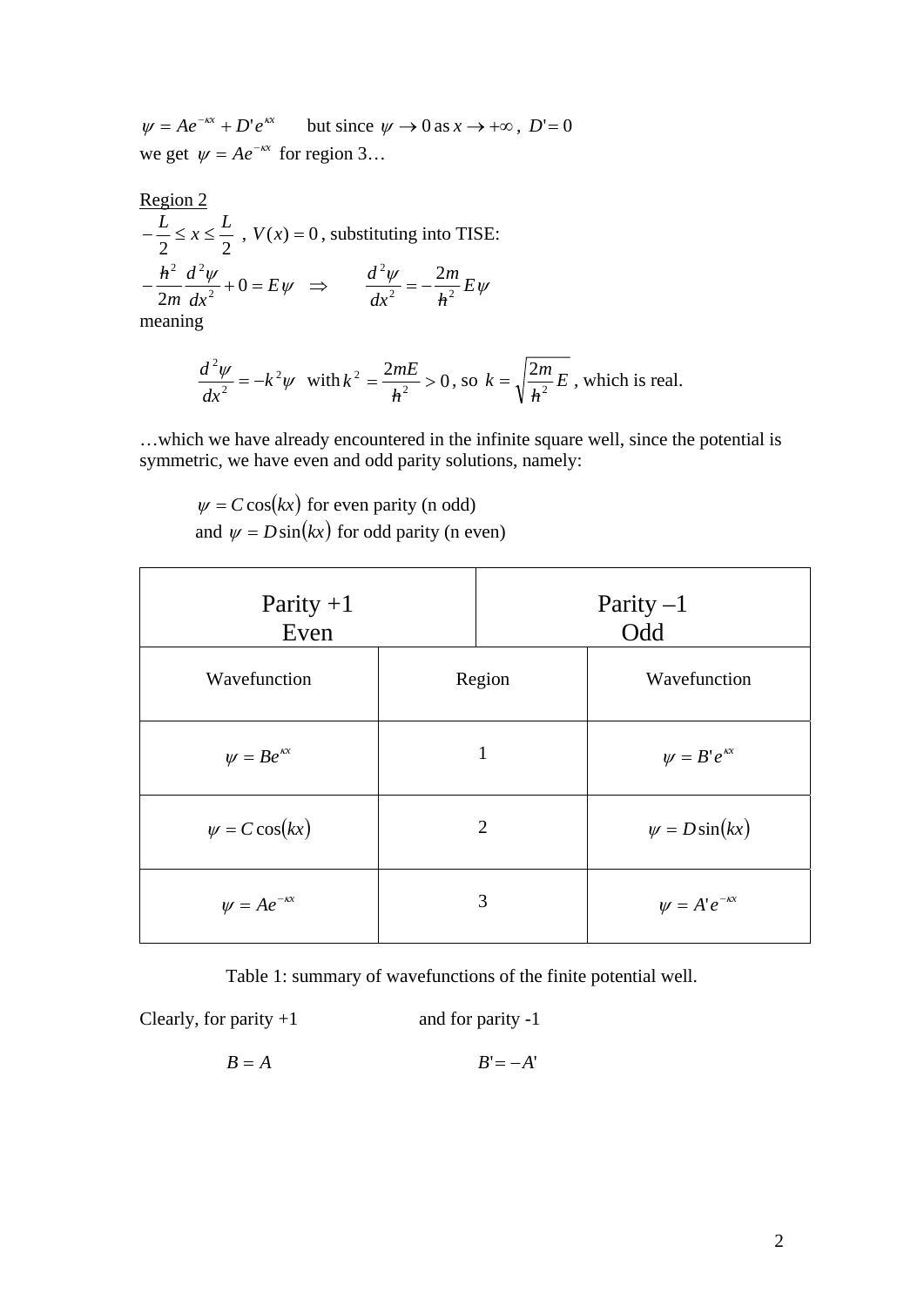Now we have to match both the wavefunction,  $\psi(x)$ , and its derivative,  $\frac{d\psi(x)}{dx}$ , at the well boundaries, namely at  $x = \pm \frac{L}{2}$ . Of course, we have to do this twice, since we have even and odd parity solutions…

So, at  $x = \frac{L}{2}$ , for even parity:

$$
C\cos\left(k\frac{L}{2}\right) = Ae^{-\kappa\frac{L}{2}}\tag{1}
$$

2

 $Ck \sin\left(k\frac{L}{2}\right) = -A\kappa e^{-\kappa}$ 

 $-Ck \sin\left(k \frac{L}{2}\right) = -A \kappa e^{-\kappa \frac{L}{2}}$  (2)

*L*

... and equating  $\frac{d\psi}{dx}$ :  $\frac{d\psi}{dx}$ :  $- Ck \sin\left(k\frac{L}{2}\right) = -A \kappa e^{-\kappa \frac{L}{2}}$ 

 $\ldots$  equating  $\psi$ :

Dividing eq(2) by eq(1) to eliminate  $C$  and  $A$  gives:

$$
\frac{\kappa}{k} = \tan\left(\frac{k}{2}\right) \tag{3}
$$

sin

 $\setminus$ 

We can carry out the same analysis for the negative parity solutions and obtain:

$$
\frac{\kappa}{k} = -\cot\left(\frac{kL}{2}\right)
$$
(4a)  

$$
\frac{\kappa}{k} = \tan\left(\frac{kL}{2} + \frac{\pi}{2}\right)
$$
(4b)

Note that since  $\kappa = \sqrt{\frac{2m}{\hbar^2}}(V_0 - E)$  $\kappa = \sqrt{\frac{2m}{h^2}(V_0 - E)}$  and  $k = \sqrt{\frac{2m}{h^2}E}$  $k = \sqrt{\frac{2m}{h^2}} E$ , in both equations (3) and (4),

there is only one unknown, the energy, *E* ; so we should be able to solve for the energy. It transpires that both equation (3) and equation (4) are transcendental, that is, they cannot be solved *analytically*, we can, however, solve them *numerically*. In order to do so, we shall rewrite them in a more convenient form, using dimensionless parameters,  $\eta$  and  $\zeta_0$ .

 $\eta$  is simply the argument of the trigonometric function:

$$
\eta = \frac{kL}{2} = \frac{L}{2} \sqrt{\frac{2m}{\hbar^2} E}
$$

and is the variable we will be solving for since it contains the energy…

Now,  $\zeta_0$  is defined by:

$$
\zeta_0 = \frac{L}{2} \sqrt{\frac{2m}{\hbar^2} V_0}
$$

and is called the **potential-strength parameter**, since it contains the depth of the potential well,  $V_0$ , ( and its width,  $L$ ).

Recall that 
$$
\kappa = \sqrt{\frac{2m}{h^2}(V_0 - E)}
$$
 and  $k = \sqrt{\frac{2m}{h^2}E}$ , so...  

$$
\kappa^2 = \frac{2m}{h^2}(V_0 - E) = \frac{2m}{h^2}V_0 - k^2
$$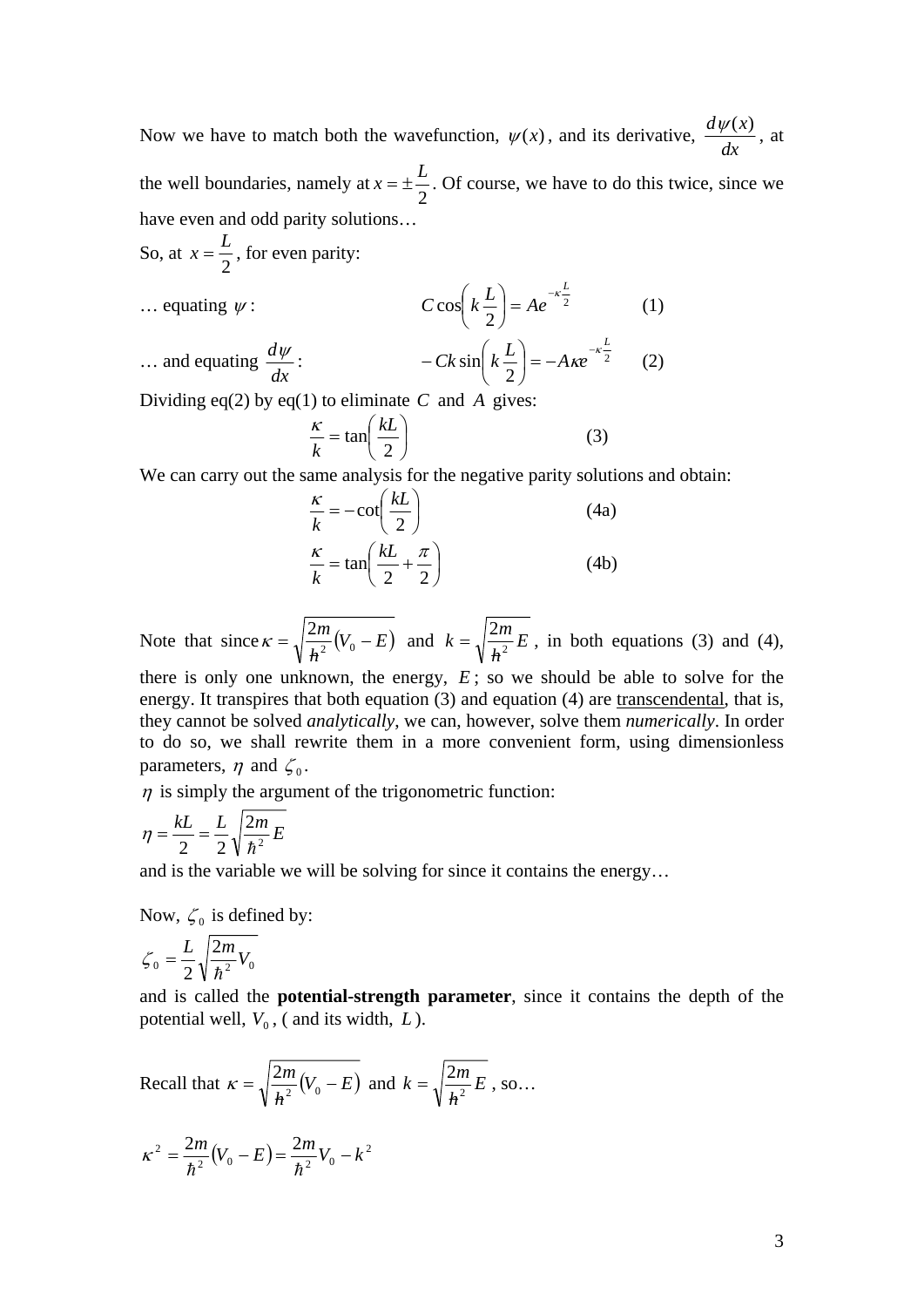$$
\kappa^2 = k^2 \left\{ \zeta_0^2 \left( \frac{2}{L} \right)^2 \frac{1}{k^2} - 1 \right\}
$$
  

$$
\frac{\kappa^2}{k^2} = \left\{ \frac{\zeta_0^2}{\eta^2} - 1 \right\} \implies \frac{\kappa}{k} = \sqrt{\frac{\zeta_0^2}{\eta^2} - 1}
$$

So our transcendental equations (3) and (4) become:

$$
\tan(\eta) = \sqrt{\left(\frac{\zeta_0}{\eta}\right)^2 - 1}
$$
 (5) for even parity, and,  
-
$$
-\cot(\eta) = \sqrt{\left(\frac{\zeta_0}{\eta}\right)^2 - 1}
$$
 (6) for odd parity, note that  $-\cot(\theta) = \tan\left(\theta + \frac{\pi}{2}\right)$ 

Reiterating, since  $\eta = \frac{kL}{2} = \frac{L}{2} \sqrt{\frac{2m}{\hbar^2} E}$  $\eta = \frac{kL}{2} = \frac{L}{2} \sqrt{\frac{2m}{\hbar^2} E}$ , if we can solve these for  $\eta$ , we will obtain the energy eigenvalues  $E<sub>n</sub>$  for our finite well.



Figure 3: Plots of  $tan(\eta)$  for <u>even</u> parity solutions and of  $-cot(\eta) = tan(\eta + \frac{\pi}{2})$  $\bigg)$  $\left(\eta+\frac{\pi}{2}\right)$  $\setminus$  $-\cot(\eta) = \tan\left(\eta + \right)$ 2  $\cot(\eta) = \tan \left( \eta + \frac{\pi}{2} \right)$  for odd parity solutions versus  $\eta$ .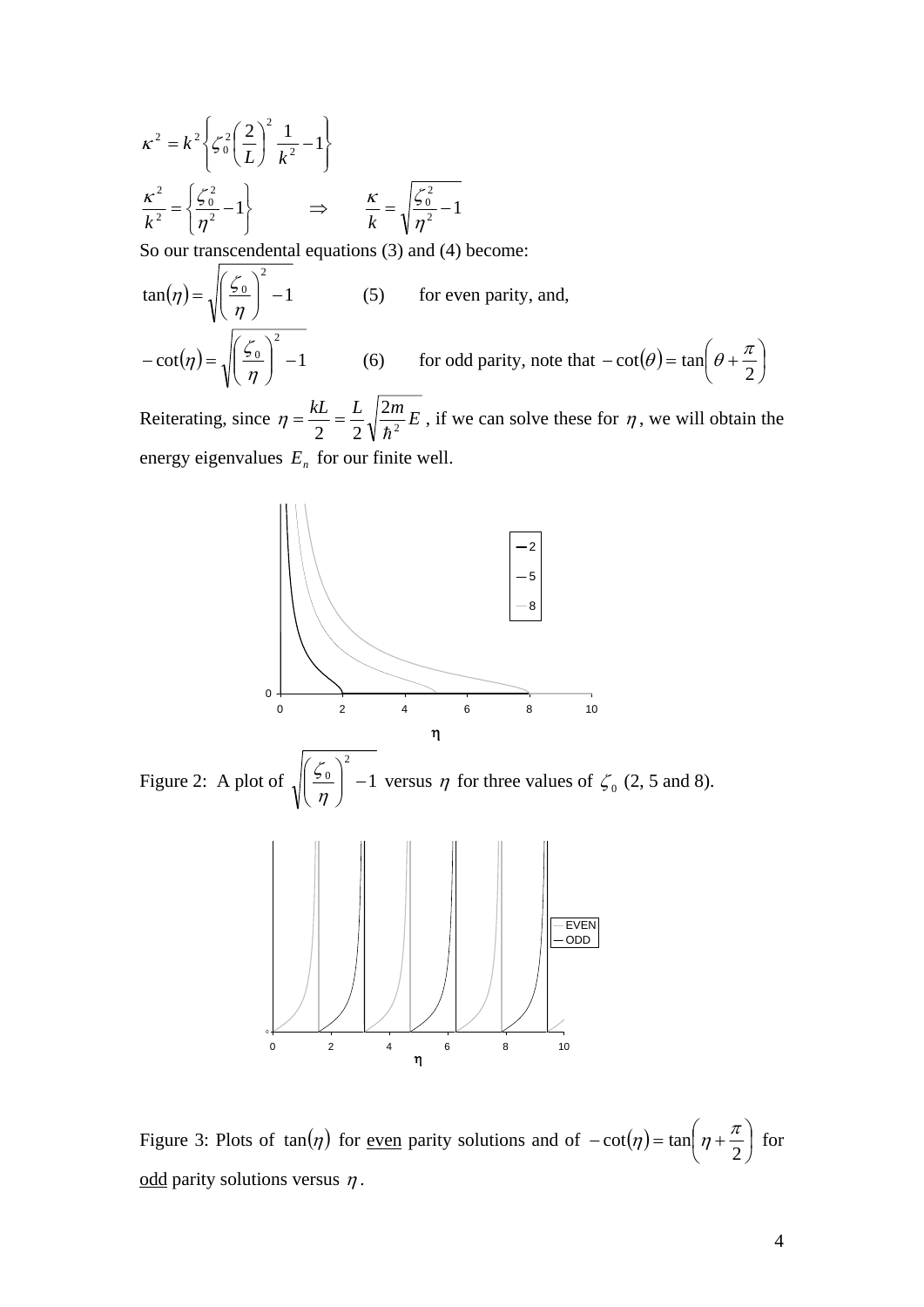We can superimpose a plot of  $\sqrt{\frac{50}{1}}$  -1 2  $\frac{0}{2}$  - $\bigg)$  $\setminus$  $\overline{\phantom{a}}$  $\overline{\mathcal{L}}$ ſ  $\eta$  $\frac{\zeta_0}{\zeta_0}$  -1 onto plots of tan( $\eta$ ) and  $(\eta)$  = tan  $|\eta + \frac{\pi}{2}|$ J  $\left(\eta+\frac{\pi}{2}\right)$  $\setminus$  $-\cot(\eta) = \tan\left(\eta + \right)$ 2  $\cot(\eta) = \tan \left( \eta + \frac{\pi}{2} \right)$  to graphically solve the two equations. For example taking an electron in a well, width 4Å and depth to be 14eV we can calculate  $\zeta_0 = 3.83$ . A plot of  $\sqrt{3}$   $\frac{50}{2}$  | -1 2  $\frac{0}{2}$  -J  $\setminus$  $\overline{\phantom{a}}$  $\setminus$ ſ  $\left(\frac{\zeta_0}{\eta}\right)$  -1 for  $\zeta_0$  = 3.83 is shown in figure 4, together with the trigonometric function plots. The curves intersect at three values of  $\eta$  (circled), corresponding to the energy levels of the three bound states.



Figure 4: a graphical solution for the energy eigenvalues of the three bound states of an electron in a 4Å, 14eV finite potential well.

The values of  $\eta$  obtained are:

 $\eta = 1.24$ , corresponding to  $n = 1$ , even parity

 $\eta = 2.45$ , corresponding to  $n = 2$ , odd parity

 $\eta = 3.54$ , corresponding to  $n = 3$ , even parity

and the corresponding energy eigenvalues are:

 $E_1 = 1.47eV$ ,  $E_2 = 5.74eV$  and  $E_3 = 11.99eV$ 

Note that these are much lower than the corresponding energy eigenvalues for an infinite square well of the same width  $(E^{\infty}) = 2.36eV$ ,  $E^{\infty} = 9.43eV$  and  $E^{\infty}$ <sub>3</sub> = 21.24*eV*). This is not surprising as the wavefunction in the finite potential well extends into the classically forbidden region, so the corresponding wavelengths are longer than those in the infinite well, resulting in lower energies (see figure 5).